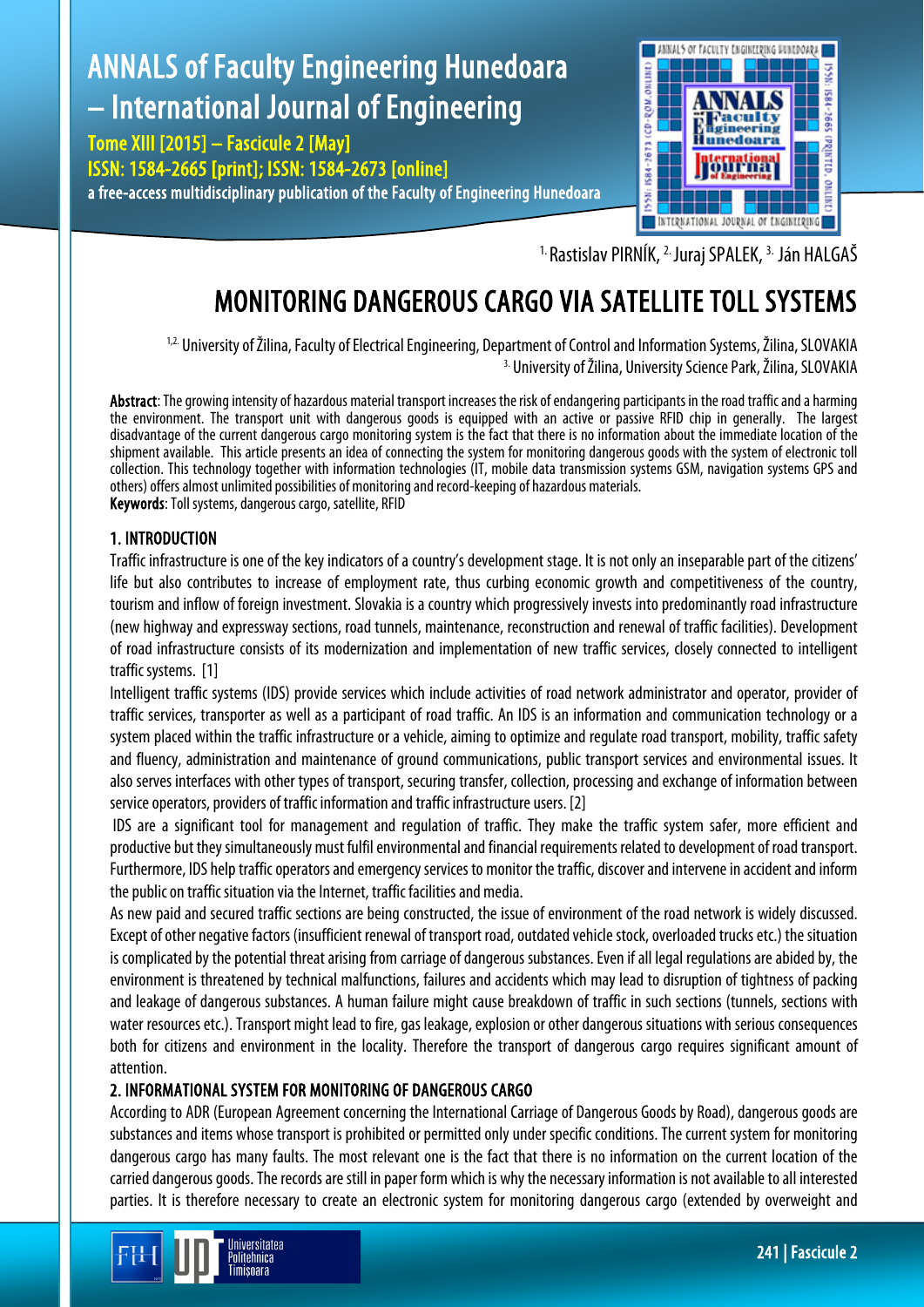oversized cargo) possibly of continental extent with secured access necessary. According to imparted competence, the relevant information can be read, changed and entered. Introduction of such a system would lead to increased safety of citizens and lower the risk of ecological accidents. [3]

### 2.1. Monitoring storage area via RFID

The qualities of the RFID system (Radio Frequency Identification) make it suitable for monitoring of dangerous cargo. It is an informational system which functions in the high-frequency zone. RFID consist of three basic parts:

- $\equiv$  scanning unit a device which communicates with identification media and reads information written in the media or writes in it;
- $\equiv$  identification media (RFID) the carrier of the information, a device comprising the communication circuit for transfer of information into/from the scanning unit, memory circuit and necessary support units;
- $\equiv$  information processing unit (operating unit) most frequently a unit operated by microcomputer. Its basic task is to manage the communication between SU and IM, process the information read from the IM and perform an activity based on usage of identification accordingly (recording information on dangerous cargo into a database etc.).

The basic principle of RFID system, depicted on Figure 1, is very simple. The entity (in our case a shipment of dangerous goods) which we want to identify automatically and contactlessly must be equipped with RFID chip which sends out its identification data in the proximity of SU upon request. The active element in this process is the sensor which emits electromagnetic radiation into the space with predicted presence of identified entity. The identification chip is activated by this energy and transmits its identification data.

The transport unit (palette, barrel etc.) with dangerous



Figure 1. An image of radio frequency system for monitoring of location

goods is equipped with an active or passive RFID chip. Before the transport, important data on the cargo (name, designation, amount, information on origin and destination) as well as instructions on what to do in case of an accident, are saved into an active RFID chip with RAM. When using a passive RFID chip with ROM, identification number connected with corresponding data in the database.

#### 2.2. Principle of monitoring cargo

The whole process of monitoring dangerous cargo between two storehouses is depicted on Figure2. In every entrance of an object storing dangerous substances and materials (storehouse A and B) there is an RFID scanning unit. After loading the goods, the chip is scanned and the ID number saved in it is subsequently transferred into the central database of dangerous goods transport (DDGT). By this method, information related to transported dangerous cargo is assigned to every ID number in the database. By entering a specific ID number into a presentation server (PS) cooperating with an application server (AS) we can immediately obtain information not only on the substances being transported but also on their origin and final destination. [5]

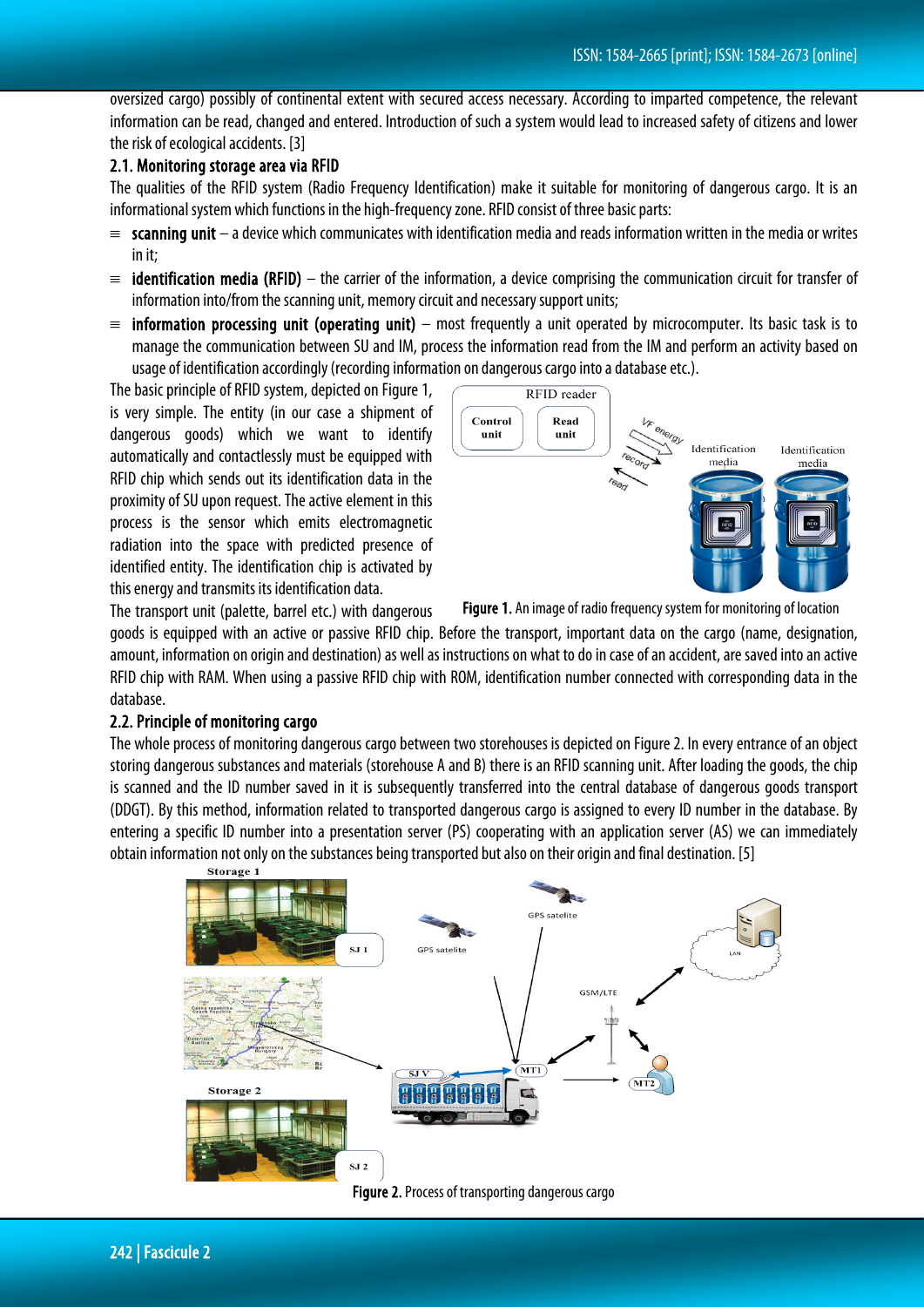The outer packaging (tank, container etc.) the unit is transported in is equipped with RFID scanning unit (SUV). It monitors the presence of shipment located in the container during the whole shipping period. Information obtained in this way is compared to the information saved in the database. In case of change of secure status (e.g. a barrel with a dangerous substance shifts from the container) the system records it and immediately informs the driver of the truck via active signalisation. For this purpose, the driver is equipped with a mobile terminal (MT1) connected to monitoring technology. The function of this terminal could be performed by Personal Digital Assistant (PDA) combined with mobile communicator by means of which the driver sends out a warning to relevant authorities and informs them of his location. A second option could be an extended On-Board Unit. In case of a traffic or ecological accident the police and fire brigade do not have to wait for expert examination of the container which might last several hours. Via mobile terminal (MT2) equipped with RFID scanning chip unit they are able to find out the ID number located in thechip. By connecting to the central database they are able to gain information about the cargo and about measures to be taken to secure safety of people and environment. Upon reaching the final destination the whole cargo is scanned via RFID scanning unit (SU2) in Storehouse 2 again and all data on dangerous cargo are sent to archive for further processing (statistical data). The operating unit simultaneously examines whether the loaded and transported dangerous cargo has really reached its destination and has been unloaded.

# 3. LOCATING A SHIPMENT OF DANGEROUS GOODS

One of the largest disadvantages of the current dangerous cargo monitoring system is the fact that there is no information about the immediate location of the shipment available. A shipment of dangerous cargo can be localized in real time by several methods. The control scanning unit MT2 can be either stationary or mobile depending on the application. For the purpose of monitoring dangerous cargo both types ought to be used. A stationary scanning unit should be placed in strategic traffic spots (border crossings etc.). The main idea is connecting the system for monitoring dangerous goods with the system of electronic toll collection. In this case one scanning unit would be used for both purposes as (an additional function) and it would be placedin road toll gates. The mobile scanning unit would be available to policemen and integrated rescue brigade enabling them to obtain all necessary data on the transported cargo.

As the dangerous cargo passes the checkpoint gate for electronic toll collection for the first time, data on dangerous cargo as well as the initial current location of the shipment is transferred into the system. Such method of localization can be used on the road network (highways and first and second class roads) in the whole area of the Slovak Republic.



Figure 3. Slovak Republic road network [6]

The system must be designed in a way enabling only the authorized persons to access the selected data from any place with the possibility of data connection to the network. The data must be carefully "personalized" so that every user of the information system (IRS – Integrated Rescue System, self-administration, transport operators, other users) has authorization data (username and password) imparted to them by the system administrator. Some of the participants thus have the competence of only reading the system information while others can write or change the data. Transfer of data within the whole system must be performed via security communication protocols [4].

## 4. CONCLUSION

With growing volume of trade and increasing transit cargo transport, the road traffic is taking up a larger part of it in comparison with rail transport which has unavoidable negative influence on environment, road traffic density and quality of life -particularly in